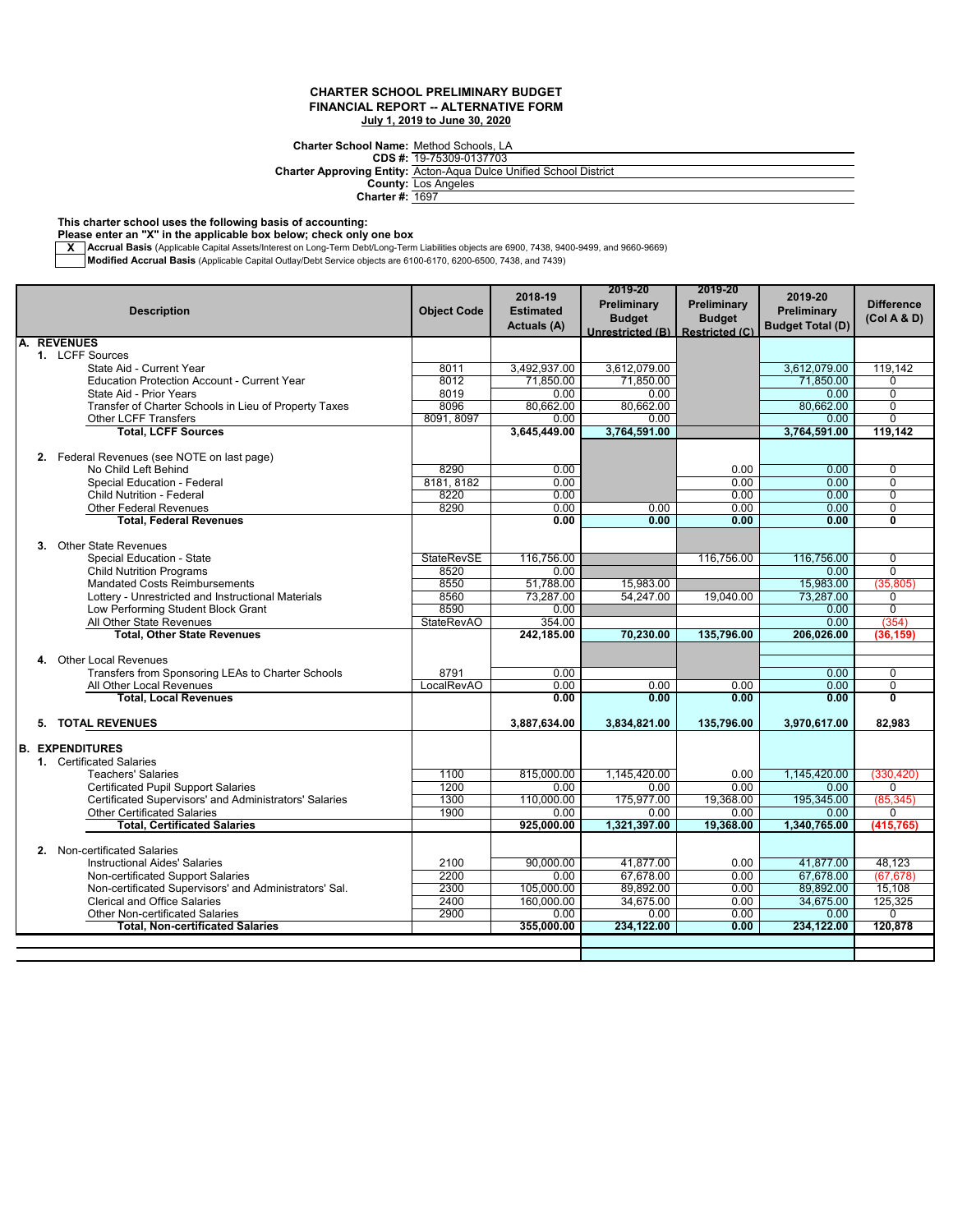**Charter School Name:** Method Schools, LA

|                                                                                        | CDS #: 19-75309-0137703 |                                            |                                                             |                                                                  |                                                   |                                  |
|----------------------------------------------------------------------------------------|-------------------------|--------------------------------------------|-------------------------------------------------------------|------------------------------------------------------------------|---------------------------------------------------|----------------------------------|
| <b>Description</b>                                                                     | <b>Object Code</b>      | 2018-19<br><b>Estimated</b><br>Actuals (A) | 2019-20<br>Preliminary<br><b>Budget</b><br>Unrestricted (B) | 2019-20<br>Preliminary<br><b>Budget</b><br><b>Restricted (C)</b> | 2019-20<br>Preliminary<br><b>Budget Total (D)</b> | <b>Difference</b><br>(Col A & D) |
| <b>Employee Benefits</b><br>3.                                                         |                         |                                            |                                                             |                                                                  |                                                   |                                  |
| <b>STRS</b>                                                                            | 3101-3102               | 0.00                                       | 0.00                                                        | 0.00                                                             | 0.00                                              | $\overline{0}$                   |
| <b>PERS</b>                                                                            | 3201-3202               | 0.00                                       | 0.00                                                        | 0.00                                                             | 0.00                                              | $\overline{0}$                   |
| OASDI / Medicare / Alternative                                                         | 3301-3302               | 112,820.00                                 | 118,997.00                                                  | 1,482.00                                                         | 120,479.00                                        | (7,659)                          |
| <b>Health and Welfare Benefits</b>                                                     | 3401-3402               | 60,000.00                                  | 156,600.00                                                  | 900.00                                                           | 157,500.00                                        | (97, 500)                        |
| Unemployment Insurance                                                                 | 3501-3502               | 32,000.00                                  | 53,340.00                                                   | 420.00                                                           | 53,760.00                                         | (21,760)                         |
|                                                                                        |                         |                                            |                                                             |                                                                  |                                                   |                                  |
| Workers' Compensation Insurance                                                        | 3601-3602               | 15,000.00                                  | 27,222.00                                                   | 339.00                                                           | 27,561.00                                         | (12, 561)                        |
| <b>Retiree Benefits</b>                                                                | 3701-3702               | 0.00                                       | 0.00                                                        | 0.00                                                             | 0.00                                              | 0                                |
| PERS Reduction (for revenue limit funded schools)                                      | 3801-3802               | 0.00                                       | 0.00                                                        | 0.00                                                             | 0.00                                              | $\mathbf 0$                      |
| <b>Other Employee Benefits</b>                                                         | 3901-3902               | 25,000.00                                  | 56,775.60                                                   | 968.40                                                           | 57,744.00                                         | (32, 744)                        |
| <b>Total, Employee Benefits</b>                                                        |                         | 244,820.00                                 | 412,934.60                                                  | 4,109.40                                                         | 417,044.00                                        | (172, 224)                       |
| 4. Books and Supplies                                                                  |                         |                                            |                                                             |                                                                  |                                                   |                                  |
| Approved Textbooks and Core Curricula Materials                                        | 4100                    | 298,857.00                                 | 575,000.00                                                  | 0.00                                                             | 575,000.00                                        | (276, 143)                       |
| Books and Other Reference Materials                                                    | 4200                    | 25,000.00                                  | 75,000.00                                                   | 0.00                                                             | 75,000.00                                         | (50,000)                         |
| <b>Materials and Supplies</b>                                                          | 4300                    | 38,571.00                                  | 15,960.00                                                   | 19,040.00                                                        | 35,000.00                                         | 3,571                            |
|                                                                                        |                         |                                            |                                                             |                                                                  |                                                   |                                  |
| Noncapitalized Equipment                                                               | 4400                    | 14,000.00                                  | 30,000.00                                                   | 0.00                                                             | 30,000.00                                         | (16,000)                         |
| Food                                                                                   | 4700                    | 0.00                                       | 0.00                                                        | 0.00                                                             | 0.00                                              | 0                                |
| <b>Total, Books and Supplies</b>                                                       |                         | 376,428.00                                 | 695,960.00                                                  | 19.040.00                                                        | 715,000.00                                        | (338, 572)                       |
| 5. Services and Other Operating Expenditures                                           |                         |                                            |                                                             |                                                                  |                                                   |                                  |
| <b>Subagreeemnts for Services</b>                                                      | 5100                    | 0.00                                       | 0.00                                                        | 0.00                                                             |                                                   |                                  |
| <b>Travel and Conferences</b>                                                          | 5200                    | 32,500.00                                  | 63,750.00                                                   | 0.00                                                             | 63,750.00                                         | (31, 250)                        |
| Dues and Memberships                                                                   | 5300                    | 2,500.00                                   | 3,000.00                                                    | 0.00                                                             | 3,000.00                                          | (500)                            |
| Insurance                                                                              | 5400                    | 20.000.00                                  | 10,000.00                                                   | 0.00                                                             | 10,000.00                                         | 10.000                           |
|                                                                                        |                         |                                            |                                                             |                                                                  |                                                   |                                  |
| Operations and Housekeeping Services                                                   | 5500                    | 10,000.00                                  | 11,500.00                                                   | 0.00                                                             | 11,500.00                                         | (1,500)                          |
| Rentals, Leases, Repairs, and Noncap. Improvements                                     | 5600                    | 155,110.00                                 | 159,763.00                                                  | 0.00                                                             | 159,763.00                                        | (4,653)                          |
| Professional/Consulting Services and Operating Expend.                                 | 5800                    | 379,076.00                                 | 338,802.00                                                  | 100,000.00                                                       | 438,802.00                                        | (59, 726)                        |
| Communications                                                                         | 5900                    | 31,500.00                                  | 32,750.00                                                   | 0.00                                                             | 32,750.00                                         | (1,250)                          |
| <b>Total, Services and Other Operating Expenditures</b>                                |                         | 630,686.00                                 | 619,565.00                                                  | 100,000.00                                                       | 719,565.00                                        | (88, 879)                        |
|                                                                                        |                         |                                            |                                                             |                                                                  |                                                   |                                  |
| 6. Capital Outlay<br>(Objects 6100-6170, 6200-6500 for modified<br>accrual basis only) |                         |                                            |                                                             |                                                                  |                                                   |                                  |
| Land and Land Improvements                                                             | 6100-6170               | 0.00                                       | 0.00                                                        | 0.00                                                             | 0.00                                              | $\mathbf 0$                      |
| Buildings and Improvements of Buildings                                                | 6200                    | 0.00                                       | 0.00                                                        | 0.00                                                             | 0.00                                              | $\mathbf 0$                      |
| Books and Media for New School Libraries or Major                                      |                         | 0.00                                       | 0.00                                                        | 0.00                                                             | 0.00                                              | $\overline{0}$                   |
| <b>Expansion of School Libraries</b>                                                   | 6300                    | 0.00                                       | 0.00                                                        | 0.00                                                             | 0.00                                              | $\overline{0}$                   |
| Equipment                                                                              | 6400                    | 0.00                                       | 0.00                                                        | 0.00                                                             | 0.00                                              | $\overline{0}$                   |
| <b>Equipment Replacement</b>                                                           | 6500                    | 0.00                                       | 0.00                                                        | 0.00                                                             | 0.00                                              | 0                                |
| Depreciation Expense (for accrual basis only)                                          | 6900                    | 0.00                                       | 0.00                                                        | 0.00                                                             | 0.00                                              | $\overline{0}$                   |
| <b>Total, Capital Outlay</b>                                                           |                         | 0.00                                       | 0.00                                                        | 0.00                                                             | 0.00                                              | $\overline{\mathfrak{o}}$        |
|                                                                                        |                         |                                            |                                                             |                                                                  |                                                   |                                  |
| 7. Other Outgo                                                                         |                         |                                            |                                                             |                                                                  |                                                   |                                  |
| Tuition to Other Schools                                                               | 7110-7143               | 0.00                                       | 0.00                                                        | 0.00                                                             |                                                   | $\overline{0}$                   |
| Transfers of Pass-Through Revenues to Other LEAs                                       | 7211-7213               | 0.00                                       | 0.00                                                        | 0.00                                                             |                                                   | $\overline{0}$                   |
| Transfers of Apportionments to Other LEAs - Spec. Ed.                                  | 7221-7223SE             | 0.00                                       | 0.00                                                        | 0.00                                                             | 0.00                                              | $\overline{0}$                   |
| Transfers of Apportionments to Other LEAs - All Other                                  | 7221-7223AO             | 0.00                                       | 0.00                                                        | 0.00                                                             |                                                   | $\mathbf 0$                      |
| All Other Transfers                                                                    | 7280-7299               | 0.00                                       | 0.00                                                        | 0.00                                                             | 0.00                                              | $\mathbf 0$                      |
| Debt Service:                                                                          |                         |                                            |                                                             |                                                                  |                                                   | $\overline{0}$                   |
| Interest                                                                               | 7438                    | 270.00                                     | 0.00                                                        | 0.00                                                             | 0.00                                              | 270                              |
|                                                                                        | 7439                    | 0.00                                       | 0.00                                                        | 0.00                                                             | 0.00                                              | $\mathbf 0$                      |
| Principal (for modified accrual basis only)                                            |                         |                                            |                                                             |                                                                  |                                                   |                                  |
| <b>Total, Other Outgo</b>                                                              |                         | 270.00                                     | 0.00                                                        | 0.00                                                             | 0.00                                              | 270                              |
| 8. TOTAL EXPENDITURES                                                                  |                         | 2,532,204.00                               | 3,283,978.60                                                | 142,517.40                                                       | 3,426,496.00                                      | (894, 292)                       |
| C. EXCESS (DEFICIENCY) OF REVENUES OVER EXPEND.                                        |                         |                                            |                                                             |                                                                  |                                                   |                                  |
| BEFORE OTHER FINANCING SOURCES AND USES (A5-B8)                                        |                         | 1,355,430.00                               | 550,842.40                                                  | (6,721.40)                                                       | 544,121.00                                        |                                  |
|                                                                                        |                         |                                            |                                                             |                                                                  |                                                   |                                  |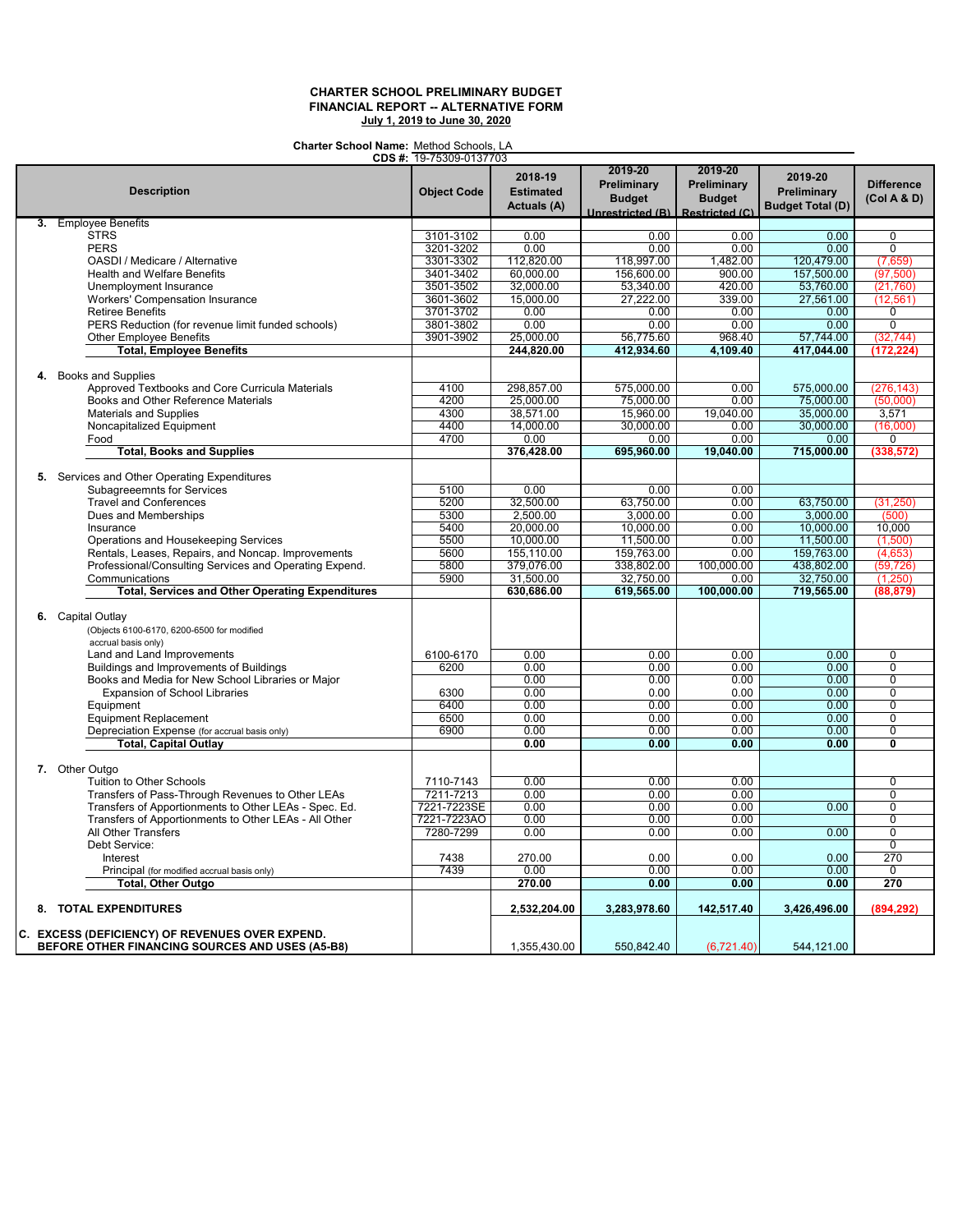**Charter School Name:** Method Schools, LA 19-75309-0137703

| CDS #: 19-75309-0137703 |                                                                  |                    |                                            |                                                                              |                                         |                                                   |                                  |
|-------------------------|------------------------------------------------------------------|--------------------|--------------------------------------------|------------------------------------------------------------------------------|-----------------------------------------|---------------------------------------------------|----------------------------------|
|                         | <b>Description</b>                                               | <b>Object Code</b> | 2018-19<br><b>Estimated</b><br>Actuals (A) | 2019-20<br>Preliminary<br><b>Budget</b><br>Unrestricted (B)   Restricted (C) | 2019-20<br>Preliminary<br><b>Budget</b> | 2019-20<br>Preliminary<br><b>Budget Total (D)</b> | <b>Difference</b><br>(Col A & D) |
| D.                      | <b>OTHER FINANCING SOURCES / USES</b>                            |                    |                                            |                                                                              |                                         |                                                   |                                  |
|                         | Other Sources                                                    | 8930-8979          | 0.00                                       | 0.00                                                                         | 0.00                                    | 0.00                                              | 0                                |
|                         | Less: Other Uses                                                 | 7630-7699          | 0.00                                       | 0.00                                                                         | 0.00                                    | 0.00                                              | 0                                |
|                         | Contributions Between Unrestricted and Restricted Accounts<br>3. |                    |                                            |                                                                              |                                         |                                                   |                                  |
|                         | (must net to zero)                                               | 8980-8999          | 0.00                                       | (6,721.40)                                                                   | 6,721.40                                | 0.00                                              | 0                                |
|                         | <b>TOTAL OTHER FINANCING SOURCES / USES</b><br>4.                |                    | 0.00                                       | (6,721.40)                                                                   | 6,721.40                                | 0.00                                              | 0                                |
|                         | E. NET INCREASE (DECREASE) IN FUND BALANCE $(C + D4)$            |                    | 1.355.430.00                               | 544,121.00                                                                   | 0.00                                    | 544,121.00                                        | 0                                |
|                         | F. FUND BALANCE, RESERVES<br><b>Beginning Fund Balance</b><br>1. |                    |                                            |                                                                              |                                         |                                                   |                                  |
|                         | As of July 1<br>a.                                               | 9791               | 765.868.00                                 | 2,121,298.00                                                                 | 0.00                                    | 2,121,298.00                                      | 1,355,430                        |
|                         | Adjustments/Restatements to Beginning Balance<br>b.              | 9793, 9795         | 0.00                                       |                                                                              |                                         | 0.00                                              | 0.00                             |
|                         | Adjusted Beginning Balance<br>C.                                 |                    | 765,868.00                                 | 2,121,298.00                                                                 | 0.00                                    | 2,121,298.00                                      |                                  |
|                         | Ending Fund Balance, Oct 31 (E + F.1.c.)<br>2.                   |                    | 2,121,298.00                               | 2,665,419.00                                                                 | 0.00                                    | 2,665,419.00                                      |                                  |
|                         | Components of Ending Fund Balance:                               |                    |                                            |                                                                              |                                         |                                                   |                                  |
|                         | Reserve for Revolving Cash (equals object 9130)                  | 9711               | 0.00                                       | 0.00                                                                         | 0.00                                    | 0.00                                              |                                  |
|                         | Reserve for Stores (equals object 9320)                          | 9712               | 0.00                                       | 0.00                                                                         | 0.00                                    | 0.00                                              |                                  |
|                         | Reserve for Prepaid Expenditures (equals object 9330)            | 9713               | 0.00                                       | 0.00                                                                         | 0.00                                    | 0.00                                              |                                  |
|                         | All Others                                                       | 9719               | 0.00                                       | 0.00                                                                         | 0.00                                    | 0.00                                              |                                  |
|                         | Legally Restricted Balance                                       | 9740               | 0.00                                       |                                                                              | 0.00                                    | 0.00                                              |                                  |
|                         | Designated for Economic Uncertainties                            | 9770               | 0.00                                       | 102,794.88                                                                   | 0.00                                    | 102,794.88                                        |                                  |
|                         | <b>Other Designations</b>                                        | 9775, 9780         | 0.00                                       | 0.00                                                                         | 0.00                                    | 0.00                                              |                                  |
|                         | <b>Undesignated / Unappropriated Amount</b>                      | 9790               | 2,121,298.00                               | 2,768,213.88                                                                 | 0.00                                    | 2,768,213.88                                      | 0                                |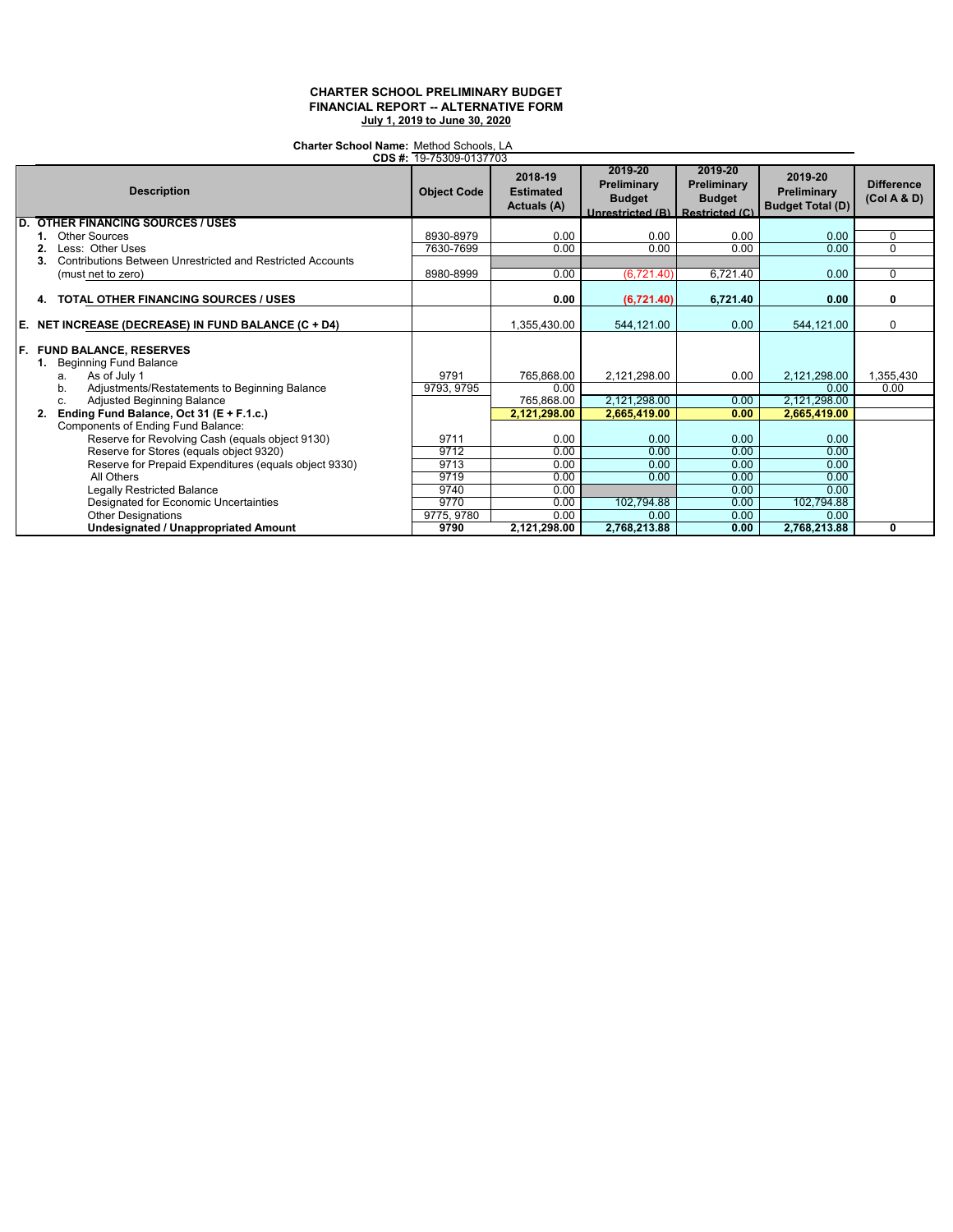## **CHARTER SCHOOL MULTI-YEAR PROJECTION - ALTERNATIVE FORM**

Charter School Name: <u>Method</u><br>CDS #: <u>19-7530</u><br>Charter Approving Entity: <u>Lots And</u><br>County: <u>Lots And</u><br>Charter #: <u>1697</u><br>Fiscal Year: <u>2018-19</u>

Method Schools, LA 19-75309-0137703 Acton-Agua Dulce Unified School Dsitrict Los Angeles 1697

|    | 2019-20 (populated from Alternative Form Tab) |                                                                                            |                           |                        |                    |                     |                              |                              |
|----|-----------------------------------------------|--------------------------------------------------------------------------------------------|---------------------------|------------------------|--------------------|---------------------|------------------------------|------------------------------|
|    |                                               |                                                                                            |                           | Preliminary            | Preliminary        | Preliminary         |                              |                              |
|    |                                               | <b>Description</b>                                                                         | <b>Object Code</b>        | <b>Budget</b>          | <b>Budget</b>      | <b>Budget Total</b> | <b>Totals for</b><br>2020-21 | <b>Totals for</b><br>2021-22 |
| A. |                                               | <b>REVENUES</b>                                                                            |                           | <b>Unrestricted</b>    | <b>Restricted</b>  |                     |                              |                              |
|    |                                               | 1. LCFF Sources                                                                            |                           |                        |                    |                     |                              |                              |
|    |                                               | State Aid - Current Year                                                                   | 8011                      | 3,612,079.00           |                    | 3.612.079.00        | 3,724,968.00                 | 3.833.509.00                 |
|    |                                               | <b>Education Protection Account - Current Year</b>                                         | 8012                      | 71,850.00              |                    | 71,850.00           | 71,850.00                    | 71,850.00                    |
|    |                                               | State Aid - Prior Years                                                                    | 8019                      | 0.00                   |                    | 0.00                | 0.00                         | 0.00                         |
|    |                                               | Transfer of Charter Schools in Lieu of Property Taxes                                      | 8096                      | 80.662.00              |                    | 80,662.00           | 80.662.00                    | 80.662.00                    |
|    |                                               | Other LCFF Transfers                                                                       | 8091, 8097                | 0.00                   |                    | 0.00                | 0.00                         | 0.00                         |
|    |                                               | <b>Total, LCFF Sources</b>                                                                 |                           | 3,764,591.00           |                    | 3,764,591.00        | 3,877,480.00                 | 3,986,021.00                 |
|    |                                               |                                                                                            |                           |                        |                    |                     |                              |                              |
|    |                                               | 2. Federal Revenues                                                                        |                           |                        |                    |                     |                              |                              |
|    |                                               | No Child Left Behind                                                                       | 8290                      |                        | 0.00               | 0.00                | 0.00                         | 0.00                         |
|    |                                               | Special Education - Federal                                                                | 8181, 8182                |                        | 0.00               | 0.00                | 0.00                         | 0.00                         |
|    |                                               | <b>Child Nutrition - Federal</b>                                                           | 8220                      |                        | 0.00               | 0.00                | 0.00                         | 0.00                         |
|    |                                               | <b>Other Federal Revenues</b>                                                              | 8290                      | 0.00                   | 0.00               | 0.00                | 0.00                         | 0.00                         |
|    |                                               | <b>Total, Federal Revenues</b>                                                             |                           | 0.00                   | 0.00               | 0.00                | 0.00                         | 0.00                         |
|    |                                               |                                                                                            |                           |                        |                    |                     |                              |                              |
|    |                                               | 3. Other State Revenues                                                                    |                           |                        |                    |                     |                              |                              |
|    |                                               | Special Education - State                                                                  | <b>StateRevSE</b><br>8520 |                        | 116,756.00<br>0.00 | 116,756.00<br>0.00  | 116,756.00                   | 116,756.00                   |
|    |                                               | <b>Child Nutrition Programs</b>                                                            | 8550                      |                        |                    | 15.983.00           |                              | 16,951.00                    |
|    |                                               | <b>Mandated Costs Reimbursements</b><br>Lottery - Unrestricted and Instructional Materials | 8560                      | 15,983.00<br>54,247.00 | 19,040.00          | 73,287.00           | 16,490.00<br>73,287.00       | 73,287.00                    |
|    |                                               | Low Performing Student Block Grant                                                         | 8590                      |                        | 0.00               | 0.00                |                              |                              |
|    |                                               | All Other State Revenues                                                                   | StateRevAO                | 0.00                   | 0.00               | 0.00                |                              |                              |
|    |                                               | <b>Total, Other State Revenues</b>                                                         |                           | 70,230.00              | 135,796.00         | 206,026.00          | 206,533.00                   | 206,994.00                   |
|    |                                               |                                                                                            |                           |                        |                    |                     |                              |                              |
|    |                                               | 4. Other Local Revenues                                                                    |                           |                        |                    |                     |                              |                              |
|    |                                               | Transfers from Sponsoring LEAs to Charter Schools                                          | 8791                      | 0.00                   |                    | 0.00                | 0.00                         | 0.00                         |
|    |                                               | All Other Local Revenues                                                                   | <b>LocalRevAO</b>         | 0.00                   | 0.00               | 0.00                | 0.00                         | 0.00                         |
|    |                                               | <b>Total, Local Revenues</b>                                                               |                           | 0.00                   | 0.00               | 0.00                | 0.00                         | 0.00                         |
|    |                                               |                                                                                            |                           |                        |                    |                     |                              |                              |
|    |                                               | 5. TOTAL REVENUES                                                                          |                           | 3.834.821.00           | 135,796.00         | 3,970,617.00        | 4,084,013.00                 | 4,193,015.00                 |
|    |                                               | <b>EXPENDITURES</b>                                                                        |                           |                        |                    |                     |                              |                              |
| B. |                                               | 1. Certificated Salaries                                                                   |                           |                        |                    |                     |                              |                              |
|    |                                               | <b>Teachers' Salaries</b>                                                                  | 1100                      | 1,145,420.00           | 0.00               | 1.145.420.00        | 1,202,691.00                 | 1,262,826.00                 |
|    |                                               | <b>Certificated Pupil Support Salaries</b>                                                 | 1200                      | 0.00                   | 0.00               | 0.00                | 0.00                         | 0.00                         |
|    |                                               | Certificated Supervisors' and Administrators' Salaries                                     | 1300                      | 175,977.00             | 19,368.00          | 195,345.00          | 205,112.00                   | 215,368.00                   |
|    |                                               | <b>Other Certificated Salaries</b>                                                         | 1900                      | 0.00                   | 0.00               | 0.00                | 0.00                         | 0.00                         |
|    |                                               | <b>Total, Certificated Salaries</b>                                                        |                           | 1.321.397.00           | 19.368.00          | 1,340,765.00        | 1.407.803.00                 | 1.478.194.00                 |
|    |                                               |                                                                                            |                           |                        |                    |                     |                              |                              |
|    |                                               | 2. Non-certificated Salaries                                                               |                           |                        |                    |                     |                              |                              |
|    |                                               | <b>Instructional Aides' Salaries</b>                                                       | 2100                      | 41,877.00              | 0.00               | 41.877.00           | 43,971.00                    | 46.169.00                    |
|    |                                               | Non-certificated Support Salaries                                                          | 2200                      | 67,678.00              | 0.00               | 67,678.00           | 71.061.00                    | 74.614.00                    |
|    |                                               | Non-certificated Supervisors' and Administrators' Sal.                                     | 2300                      | 89,892.00              | 0.00               | 89,892.00           | 94,387.00                    | 99,106.00                    |
|    |                                               | Clerical and Office Salaries                                                               | 2400                      | 34,675.00              | 0.00               | 34,675.00           | 36,408.00                    | 38,229.00                    |
|    |                                               | <b>Other Non-certificated Salaries</b>                                                     | 2900                      | 0.00                   | 0.00               | 0.00                | 0.00                         | 0.00                         |
|    |                                               | <b>Total. Non-certificated Salaries</b>                                                    |                           | 234,122.00             | 0.00               | 234,122.00          | 245,827.00                   | 258,118.00                   |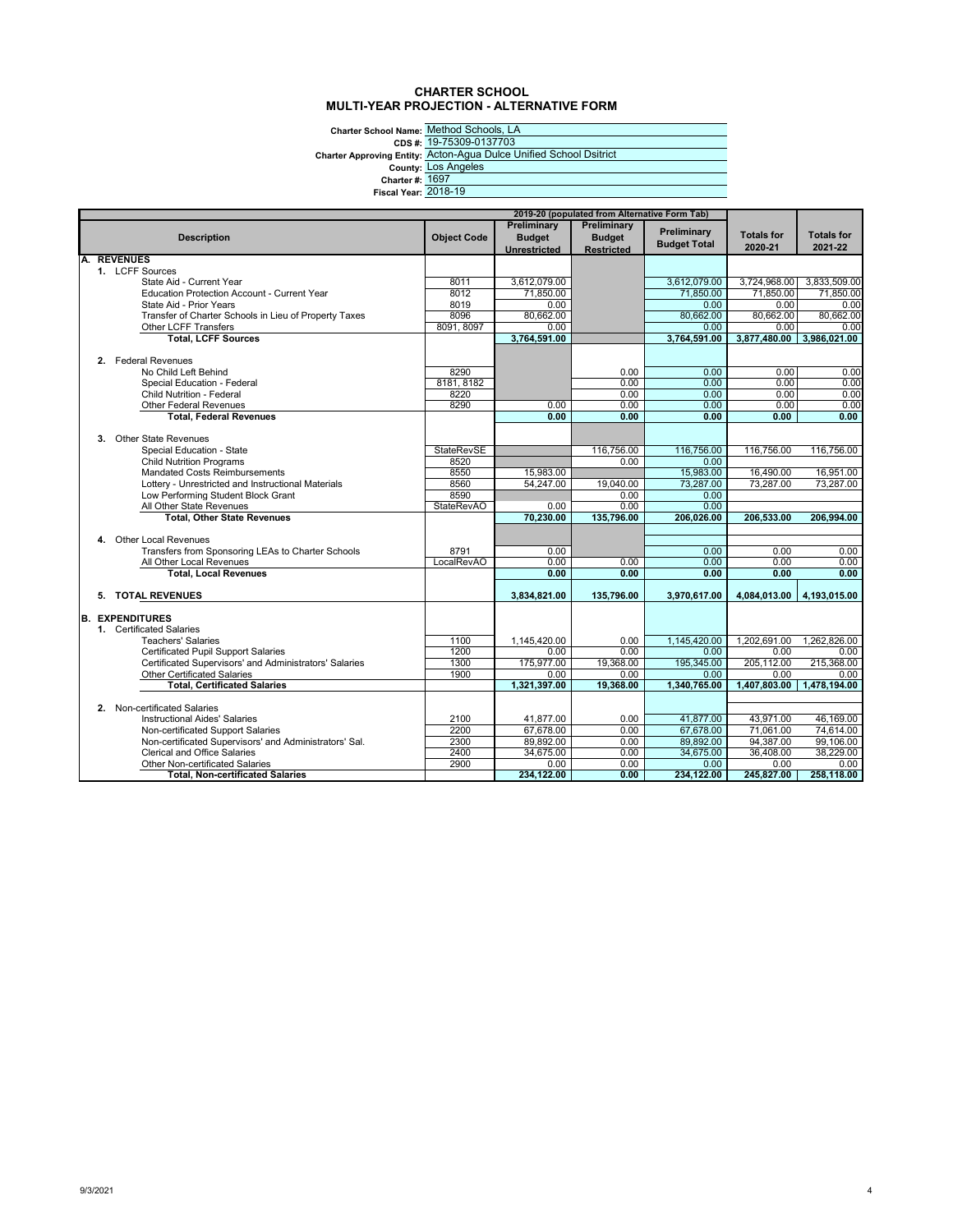|    | <b>Description</b>                                                | <b>Object Code</b> | Preliminary<br><b>Budget</b><br>Unrestricted | Preliminary<br><b>Budget</b><br><b>Restricted</b> | Preliminary<br><b>Budget Total</b> | <b>Totals for</b><br>2020-21 | <b>Totals for</b><br>2021-22 |
|----|-------------------------------------------------------------------|--------------------|----------------------------------------------|---------------------------------------------------|------------------------------------|------------------------------|------------------------------|
| 3. | <b>Employee Benefits</b>                                          |                    |                                              |                                                   |                                    |                              |                              |
|    | <b>STRS</b>                                                       | 3101-3102          | 0.00                                         | 0.00                                              | 0.00                               | 0.00                         | 0.00                         |
|    | <b>PERS</b>                                                       | 3201-3202          | 0.00                                         | 0.00                                              | 0.00                               | 0.00                         | 0.00                         |
|    | OASDI / Medicare / Alternative                                    | 3301-3302          | 118,997.00                                   | 1,482.00                                          | 120,479.00                         | 126,503.00                   | 132,828.00                   |
|    | <b>Health and Welfare Benefits</b>                                | 3401-3402          | 156,600.00                                   | 900.00                                            | 157.500.00                         | 165,375.00                   | 173.644.00                   |
|    | Unemployment Insurance                                            | 3501-3502          | 53,340.00                                    | 420.00                                            | 53,760.00                          | 53,760.00                    | 53,760.00                    |
|    | Workers' Compensation Insurance                                   | 3601-3602          | 27,222.00                                    | 339.00                                            | 27,561.00                          | 33,073.00                    | 39,067.00                    |
|    | <b>Retiree Benefits</b>                                           | 3701-3702          | 0.00                                         | 0.00                                              | 0.00                               | 0.00                         | 0.00                         |
|    | PERS Reduction (for revenue limit funded schools)                 | 3801-3802          | 0.00                                         | 0.00                                              | 0.00                               | 0.00                         | 0.00                         |
|    | <b>Other Employee Benefits</b><br><b>Total, Employee Benefits</b> | 3901-3902          | 56,775.60<br>412,934.60                      | 968.40<br>4,109.40                                | 57.744.00<br>417,044.00            | 60,632.00<br>439,343.00      | 63,663.00<br>462,962.00      |
|    |                                                                   |                    |                                              |                                                   |                                    |                              |                              |
| 4. | <b>Books and Supplies</b>                                         |                    |                                              |                                                   |                                    |                              |                              |
|    | Approved Textbooks and Core Curricula Materials                   | 4100               | 575,000.00                                   | 0.00                                              | 575,000.00                         | 592,250.00                   | 610.018.00                   |
|    | Books and Other Reference Materials                               | 4200               | 75,000.00                                    | 0.00                                              | 75,000.00                          | 77,250.00                    | 79,568.00                    |
|    | <b>Materials and Supplies</b>                                     | 4300               | 15,960.00                                    | 19,040.00                                         | 35,000.00                          | 36,050.00                    | 37,132.00                    |
|    | Noncapitalized Equipment                                          | 4400               | 30.000.00                                    | 0.00                                              | 30,000.00                          | 30,900.00                    | 31.827.00                    |
|    | Food                                                              | 4700               | 0.00                                         | 0.00                                              | 0.00                               | 0.00                         | 0.00                         |
|    | <b>Total, Books and Supplies</b>                                  |                    | 695,960.00                                   | 19,040.00                                         | 715,000.00                         | 736,450.00                   | 758,545.00                   |
|    |                                                                   |                    |                                              |                                                   |                                    |                              |                              |
|    | 5. Services and Other Operating Expenditures                      |                    |                                              |                                                   |                                    |                              |                              |
|    | Subagreeemnts for Services                                        | 5100               | 0.00                                         | 0.00                                              | 0.00                               | 0.00                         | 0.00                         |
|    | <b>Travel and Conferences</b>                                     | 5200               | 63,750.00                                    | 0.00                                              | 63,750.00                          | 65,663.00                    | 67,632.00                    |
|    | Dues and Memberships                                              | 5300               | 3.000.00                                     | 0.00                                              | 3.000.00                           | 3.090.00                     | 3.183.00                     |
|    | Insurance                                                         | 5400               | 10,000.00                                    | 0.00                                              | 10,000.00                          | 10,300.00                    | 10.609.00                    |
|    | Operations and Housekeeping Services                              | 5500               | 11,500.00                                    | 0.00                                              | 11,500.00                          | 11,845.00                    | 12,200.00                    |
|    | Rentals, Leases, Repairs, and Noncap. Improvements                | 5600               | 159,763.00                                   | 0.00                                              | 159,763.00                         | 164,556.00                   | 169,493.00                   |
|    | Professional/Consulting Services and Operating Expend.            | 5800               | 338,802.00                                   | 100.000.00                                        | 438.802.00                         | 451,965.00                   | 465,329.00                   |
|    | Communications                                                    | 5900               | 32,750.00                                    | 0.00                                              | 32,750.00                          | 33,733.00                    | 34.744.00                    |
|    | <b>Total, Services and Other Operating Expenditures</b>           |                    | 619,565.00                                   | 100,000.00                                        | 719,565.00                         | 741,152.00                   | 763,190.00                   |
|    |                                                                   |                    |                                              |                                                   |                                    |                              |                              |
| 6. | Capital Outlay                                                    |                    |                                              |                                                   |                                    |                              |                              |
|    | (Objects 6100-6170, 6200-6500 for modified                        |                    |                                              |                                                   |                                    |                              |                              |
|    | accrual basis only)                                               |                    |                                              |                                                   |                                    |                              |                              |
|    | Land and Land Improvements                                        | 6100-6170          | 0.00                                         | 0.00                                              | 0.00                               | 0.00                         | 0.00                         |
|    | Buildings and Improvements of Buildings                           | 6200               | 0.00                                         | 0.00                                              | 0.00                               | 0.00                         | 0.00                         |
|    | Books and Media for New School Libraries or Major                 |                    | 0.00                                         | 0.00                                              | 0.00                               | 0.00                         | 0.00                         |
|    | <b>Expansion of School Libraries</b>                              | 6300               | 0.00                                         | 0.00                                              | 0.00                               | 0.00                         | 0.00                         |
|    | Equipment                                                         | 6400               | 0.00                                         | 0.00                                              | 0.00                               | 0.00                         | 0.00                         |
|    | <b>Equipment Replacement</b>                                      | 6500               | 0.00                                         | 0.00                                              | 0.00                               | 0.00                         | 0.00                         |
|    | Depreciation Expense (for accrual basis only)                     | 6900               | 0.00                                         | 0.00                                              | 0.00                               | 0.00                         | 0.00                         |
|    | <b>Total, Capital Outlay</b>                                      |                    | 0.00                                         | 0.00                                              | 0.00                               | 0.00                         | 0.00                         |
|    |                                                                   |                    |                                              |                                                   |                                    |                              |                              |
|    | 7. Other Outgo                                                    |                    |                                              |                                                   |                                    |                              |                              |
|    | Tuition to Other Schools                                          | 7110-7143          | 0.00                                         | 0.00                                              | 0.00                               | 0.00                         | 0.00                         |
|    | Transfers of Pass-Through Revenues to Other LEAs                  | 7211-7213          | 0.00                                         | 0.00                                              | 0.00                               | 0.00                         | 0.00                         |
|    | Transfers of Apportionments to Other LEAs - Spec. Ed.             | 7221-7223SE        | 0.00                                         | 0.00                                              | 0.00                               | 0.00                         | 0.00                         |
|    | Transfers of Apportionments to Other LEAs - All Other             | 7221-7223AO        | 0.00                                         | 0.00                                              | 0.00                               | 0.00                         | 0.00                         |
|    | All Other Transfers                                               | 7280-7299          | 0.00                                         | 0.00                                              | 0.00                               | 0.00                         | 0.00                         |
|    | Debt Service:                                                     |                    |                                              |                                                   |                                    |                              |                              |
|    | Interest                                                          | 7438               | 0.00                                         | 0.00                                              | 0.00                               | 0.00                         | 0.00                         |
|    | Principal (for modified accrual basis only)                       | 7439               | 0.00<br>0.00                                 | 0.00                                              | 0.00                               | 0.00                         | 0.00<br>0.00                 |
|    | Total, Other Outgo                                                |                    |                                              | 0.00                                              | 0.00                               | 0.00                         |                              |
|    | 8. TOTAL EXPENDITURES                                             |                    | 3,283,978.60                                 | 142,517.40                                        | 3,426,496.00                       | 3,570,575.00                 | 3,721,009.00                 |
|    | C. EXCESS (DEFICIENCY) OF REVENUES OVER EXPEND.                   |                    |                                              |                                                   |                                    |                              |                              |
|    | BEFORE OTHER FINANCING SOURCES AND USES (A5-B8)                   |                    | 550,842.40                                   | (6,721.40)                                        | 544,121.00                         | 513,438.00                   | 472,006.00                   |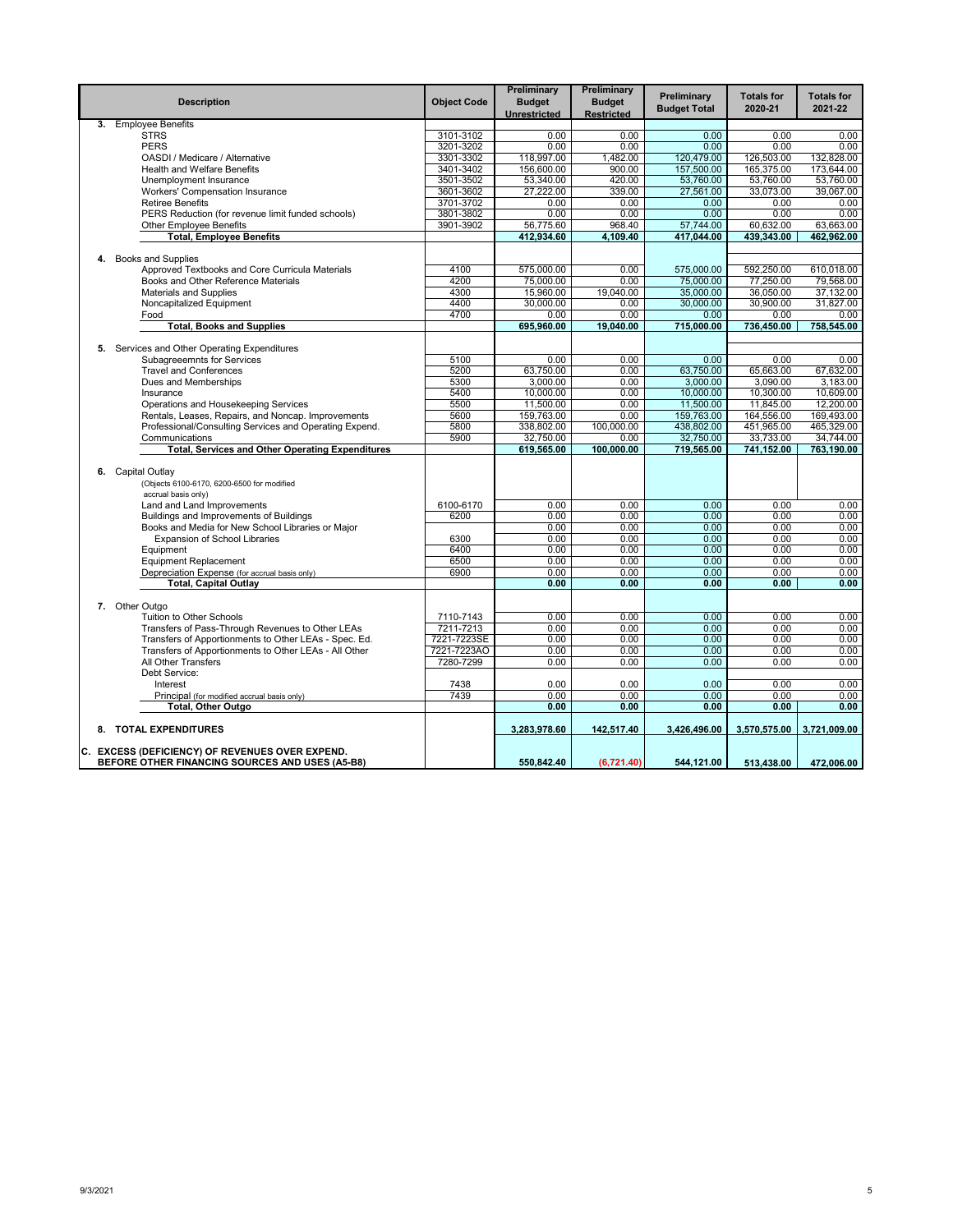|    | <b>Description</b>                                               | <b>Object Code</b> | Preliminary<br><b>Budget</b> | Preliminary<br><b>Budget</b> | Preliminary<br><b>Budget Total</b> | <b>Totals for</b><br>2020-21 | <b>Totals for</b><br>2021-22 |
|----|------------------------------------------------------------------|--------------------|------------------------------|------------------------------|------------------------------------|------------------------------|------------------------------|
|    |                                                                  |                    | <b>Unrestricted</b>          | <b>Restricted</b>            |                                    |                              |                              |
| D. | <b>OTHER FINANCING SOURCES / USES</b>                            |                    |                              |                              |                                    |                              |                              |
|    | Other Sources                                                    | 8930-8979          | 0.00                         | 0.00                         | 0.00                               | 0.00                         | 0.00                         |
|    | Less: Other Uses                                                 | 7630-7699          | 0.00                         | 0.00                         | 0.00                               | 0.00                         | 0.00                         |
|    | Contributions Between Unrestricted and Restricted Accounts<br>3. |                    |                              |                              |                                    |                              |                              |
|    | (must net to zero)                                               | 8980-8999          | (6,721.40)                   | 6,721.40                     | 0.00                               | 0.00                         | 0.00                         |
|    |                                                                  |                    |                              |                              |                                    |                              |                              |
|    | <b>TOTAL OTHER FINANCING SOURCES / USES</b><br>4.                |                    | (6,721.40)                   | 6,721.40                     | 0.00                               | 0.00                         | 0.00                         |
| E. | NET INCREASE (DECREASE) IN FUND BALANCE (C + D4)                 |                    | 544,121.00                   | 0.00                         | 544,121.00                         | 513,438.00                   | 472,006.00                   |
|    |                                                                  |                    |                              |                              |                                    |                              |                              |
| F. | <b>FUND BALANCE, RESERVES</b>                                    |                    |                              |                              |                                    |                              |                              |
|    | <b>Beginning Fund Balance</b>                                    |                    |                              |                              |                                    |                              |                              |
|    | As of July 1<br>a.                                               | 9791               | 2,121,298.00                 | 0.00                         | 2,121,298.00                       | 2,665,419.00                 | 3,178,857.00                 |
|    | Adjustments/Restatements to Beginning Balance<br>b.              | 9793, 9795         | 0.00                         | 0.00                         | 0.00                               |                              |                              |
|    | <b>Adjusted Beginning Balance</b><br>c.                          |                    | 2,121,298.00                 | 0.00                         | 2,121,298.00                       | 2,665,419.00                 | 3,178,857.00                 |
|    | Ending Fund Balance, Oct 31 (E + F.1.c.)                         |                    | 2,665,419.00                 | 0.00                         | 2,665,419.00                       | 3,178,857.00                 | 3,650,863.00                 |
|    | Components of Ending Fund Balance:                               |                    |                              |                              |                                    |                              |                              |
|    | Reserve for Revolving Cash (equals object 9130)                  | 9711               | 0.00                         | 0.00                         | 0.00                               | 0.00                         | 0.00                         |
|    | Reserve for Stores (equals object 9320)                          | 9712               | 0.00                         | 0.00                         | 0.00                               | 0.00                         | 0.00                         |
|    | Reserve for Prepaid Expenditures (equals object 9330)            | 9713               | 0.00                         | 0.00                         | 0.00                               | 0.00                         | 0.00                         |
|    | All Others                                                       | 9719               | 0.00                         | 0.00                         | 0.00                               | 0.00                         | 0.00                         |
|    | <b>Legally Restricted Balance</b>                                | 9740               |                              | 0.00                         | 0.00                               | 0.00                         | 0.00                         |
|    | Designated for Economic Uncertainties                            | 9770               | 102,794.88                   | 0.00                         | 102,794.88                         | 0.00                         | 0.00                         |
|    | <b>Other Designations</b>                                        | 9775, 9780         | 0.00                         | 0.00                         | 0.00                               | 0.00                         | 0.00                         |
|    | Undesignated / Unappropriated Amount                             | 9790               | 2,562,624.12                 | 0.00                         | 2,562,624.12                       | 3,178,857.00                 | 3,650,863.00                 |